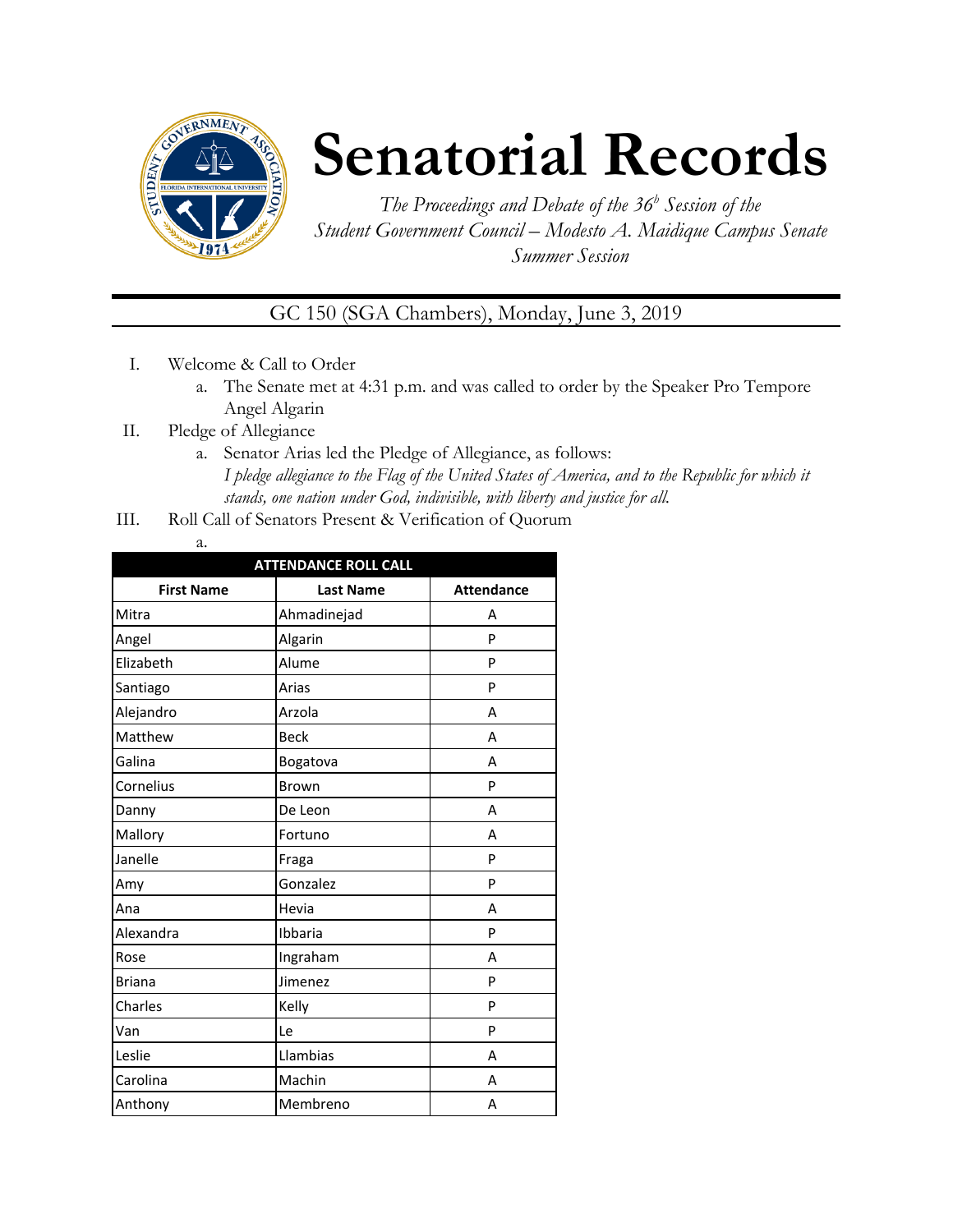| Michaela                | Mills     | P                  |
|-------------------------|-----------|--------------------|
| Afsaana                 | Mohammad  | A                  |
| Cameron                 | Moody     | P                  |
| Marko                   | Nikitovic | А                  |
| David                   | Nivia     | P                  |
| Karla                   | Perez     | A                  |
| Gabriella               | Ponce     | P                  |
| Zackrey                 | Powers    | P                  |
| Molly                   | Schantz   | P                  |
| Jonathan                | Soufia    | P                  |
| Elizabeth               | Vazquez   | Α                  |
| VACANT                  | VACANT    |                    |
| Sophia                  | Viterri   | P                  |
| Leila                   | Zahedi    | A                  |
| <b>VACANT</b>           | VACANT    |                    |
| <b>VACANT</b>           | VACANT    |                    |
| <b>VACANT</b>           | VACANT    |                    |
| <b>SENATE SEATS</b>     | 38        |                    |
| <b>VACANT SEATS</b>     | 4         | <b>QUORUM</b>      |
| <b>SENATORS PRESENT</b> | 18        | <b>ESTABLISHED</b> |
| <b>AMT FOR QUORUM</b>   | 17        |                    |

a. Roll was called and Quorum was verified with 18 Senators present

- IV. Approval of the Minutes from May  $20<sup>th</sup>$ , 2019
	- a. Senator Powers moves to approve the minutes from May 20th, 2019. Senator Soufia seconds. Motion passes.
- V. Adoption of the Agenda
	- a. Senator Fraga moves to adopt the agenda. Senator Brown seconds. Motion passes.
- VI. Invited Speakers
- VII. Committee Reports
	- a. Finance Committee
		- i. Meeting next week to elect a Vice Chair.
		- ii. If you have any questions, please contact sga.financecom@gmail.com
	- b. Rules, Legislation, and Judiciary Committee
		- i. Meeting this week to discuss further plans for the summer.
		- ii. If you have any questions, please contact sga.rljcommittee@gmail.com
	- c. Operational Review Committee
		- i. We will be having a meeting shortly.
		- ii. If you have any questions, please contact fiusga.orc@gmail.com
	- d. Internal Affairs Committee
		- i. Please continue to do your office hours and keep sending me your panther IDs if you have not done so.
		- ii. If you have any questions, please contact sga.iacommittee@gmail.com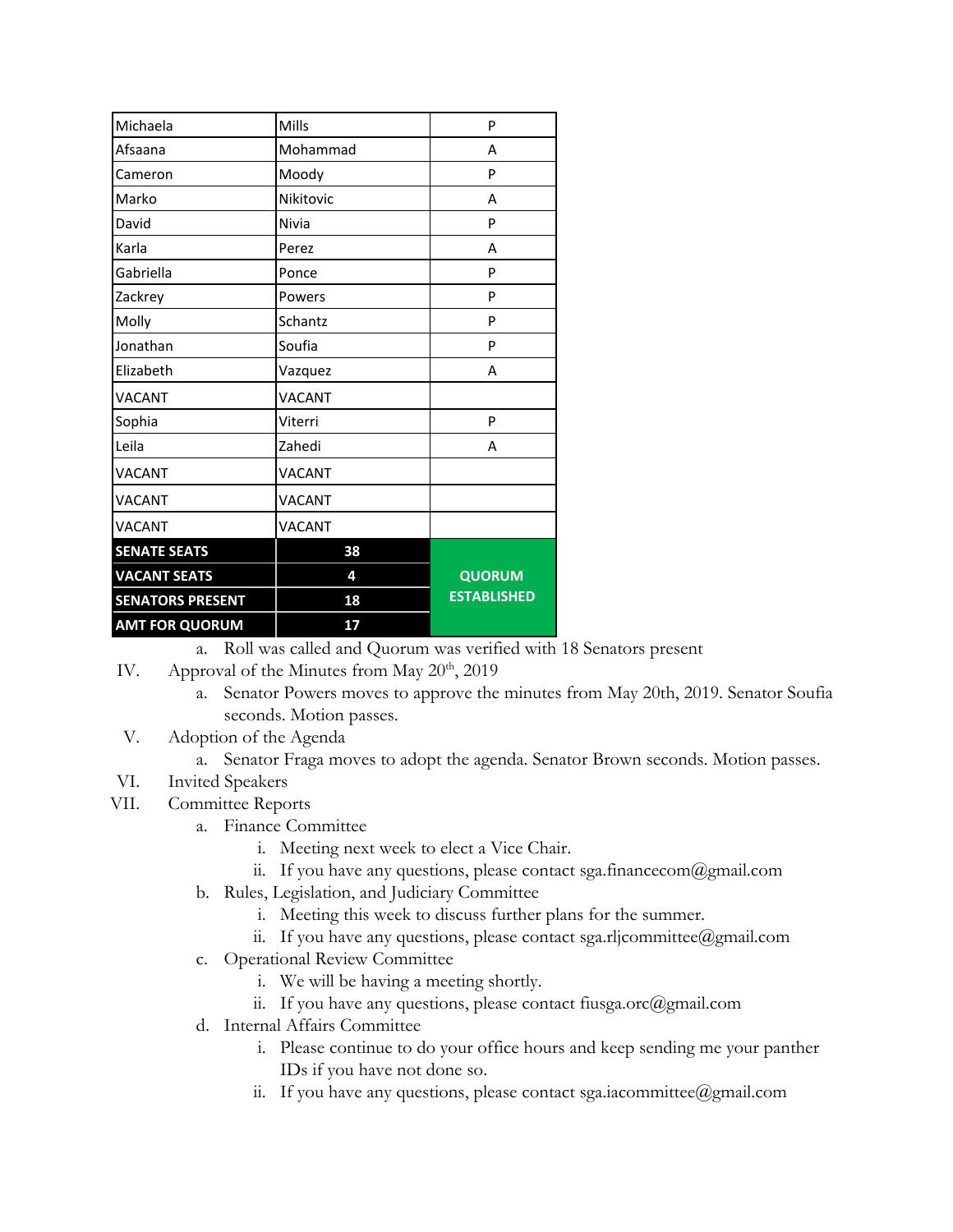- e. Student Advocacy Committee
	- i. Senator Brown is the Vice Chair
	- ii. Meetings after Senate meetings.
	- iii. Meeting a student on Thursday who reached out to me about an initiative she wants to take for the fall and spring semesters.
	- iv. Focus on planning events for the fall and spring semesters.
	- v. Reaching out to student organizations to see how we can collaborate with them and their students.
	- vi. If you have any questions, please contact sga.sacommittee@gmail.com
- f. Graduate and Professional Students Committee
	- i. Talked about updating our Standard Operating Procedure.
	- ii. Having a meeting with University Graduate School to talk about the future of GSAW.
	- iii. If you have any questions, please contact GPSC@fiu.edu

### VIII. Executive Board Reports

- a. Speaker of the Senate
	- i. If you have any questions, please email sgaspeaker $(\partial)$ fiu.edu
- b. Speaker Pro Tempore
	- i. Overview of Google Drive Legislative structure
	- ii. Working on a presentation on how to write legislations.
	- iii. If you have any questions, please email sgaprotemp@fiu.edu
- c. President Rosell
	- i. Installed microwaves at the Engineering Campus
	- ii. Pending installation on the charging stations for the Engineering Campus
	- iii. BBC shuttle and Transportation fee. We are looking to increase the transportation fee by \$4.50 per semester to make the shuttle to BBC free to all students. This will come to the Board of Trustees for approval.
	- iv. Work on programming outside of GC and other locations around the school to reach out to more students.
	- v. Alumni Association Board of Directors raised \$14,500 for student scholarships.
	- vi. If you have any questions, please email sgapres $@$ fiu.edu
- d. Vice President Ojeda
	- i. If you have any questions, please email sgavp@fiu.edu
- e. Comptroller (VACANT)
	- i. If you have any questions, please email sgacomp@fiu.edu
- f. Chief Justice Rodriguez
	- i. If you have any questions, please email sgajud@fiu.edu
- IX. Special Orders
	- a. There were none.
- X. Vetoed Legislation
	- a. There were none.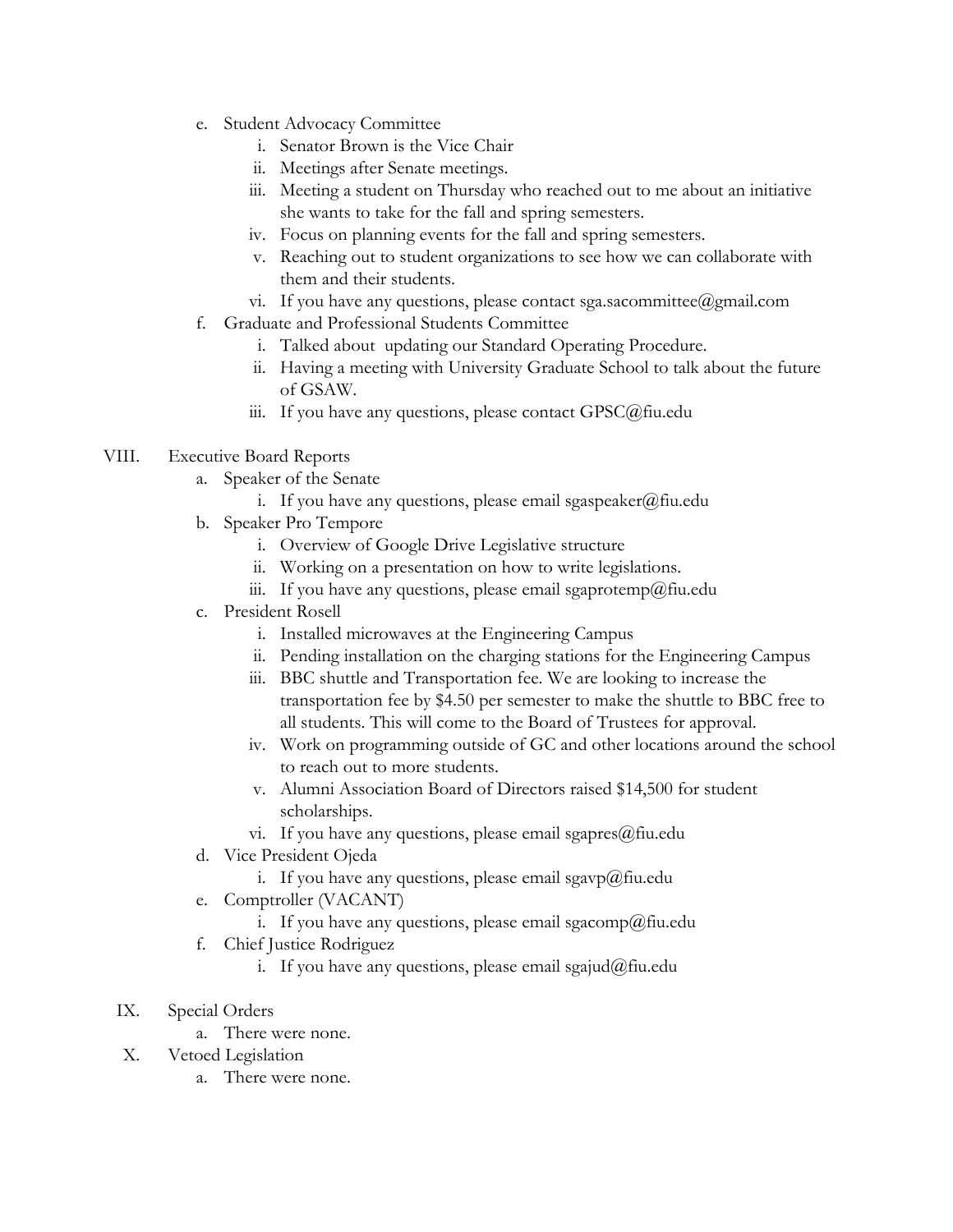- XI. Second Readings
	- a. There were none.
- XII. Unfinished Business
	- a. There were none.
- XIII. New Business
	- a. Official Installation of SGC officials
	- b. Confirmation of Presidential Appointments
		- i. Deputy Chief of Staff
			- 1. Ashley Presentation
				- 2. Question and Answer Period
					- a. Senator Arias moves to close question and answer period. Senator Brown seconds. Motion passes.
				- 3. Senator Powers moves to go into voting procedure. Senator Arias seconds. Motion passes.

|                   |                  | a.                |      |               |
|-------------------|------------------|-------------------|------|---------------|
|                   |                  | <b>VOTE ON</b>    |      |               |
| <b>First Name</b> | <b>Last Name</b> | <b>Attendance</b> | Vote | <b>REASON</b> |
| Mitra             | Ahmadinejad      | Α                 |      |               |
| Angel             | Algarin          | $\mathsf{P}$      | Υ    |               |
| Elizabeth         | Alume            | P                 | Υ    |               |
| Santiago          | Arias            | $\mathsf{P}$      | Υ    |               |
| Alejandro         | Arzola           | A                 |      |               |
| Matthew           | <b>Beck</b>      | A                 |      |               |
| Galina            | Bogatova         | A                 |      |               |
| Cornelius         | Brown            | $\mathsf{P}$      | Υ    |               |
| Danny             | De Leon          | A                 |      |               |
| Mallory           | Fortuno          | A                 |      |               |
| Janelle           | Fraga            | $\sf P$           | Υ    |               |
| Amy               | Gonzalez         | $\sf P$           | Υ    |               |
| Ana               | Hevia            | A                 |      |               |
| Alexandra         | Ibbaria          | $\sf P$           | Υ    |               |
| Rose              | Ingraham         | A                 |      |               |
| <b>Briana</b>     | Jimenez          | ${\sf P}$         | Υ    |               |
| Charles           | Kelly            | $\mathsf{P}$      | Υ    |               |
| Van               | Le               | $\mathsf{P}$      | Υ    |               |
| Leslie            | Llambias         | A                 |      |               |
| Carolina          | Machin           | A                 |      |               |
| Anthony           | Membreno         | A                 |      |               |
| Michaela          | Mills            | $\sf P$           | Υ    |               |
| Afsaana           | Mohammad         | A                 |      |               |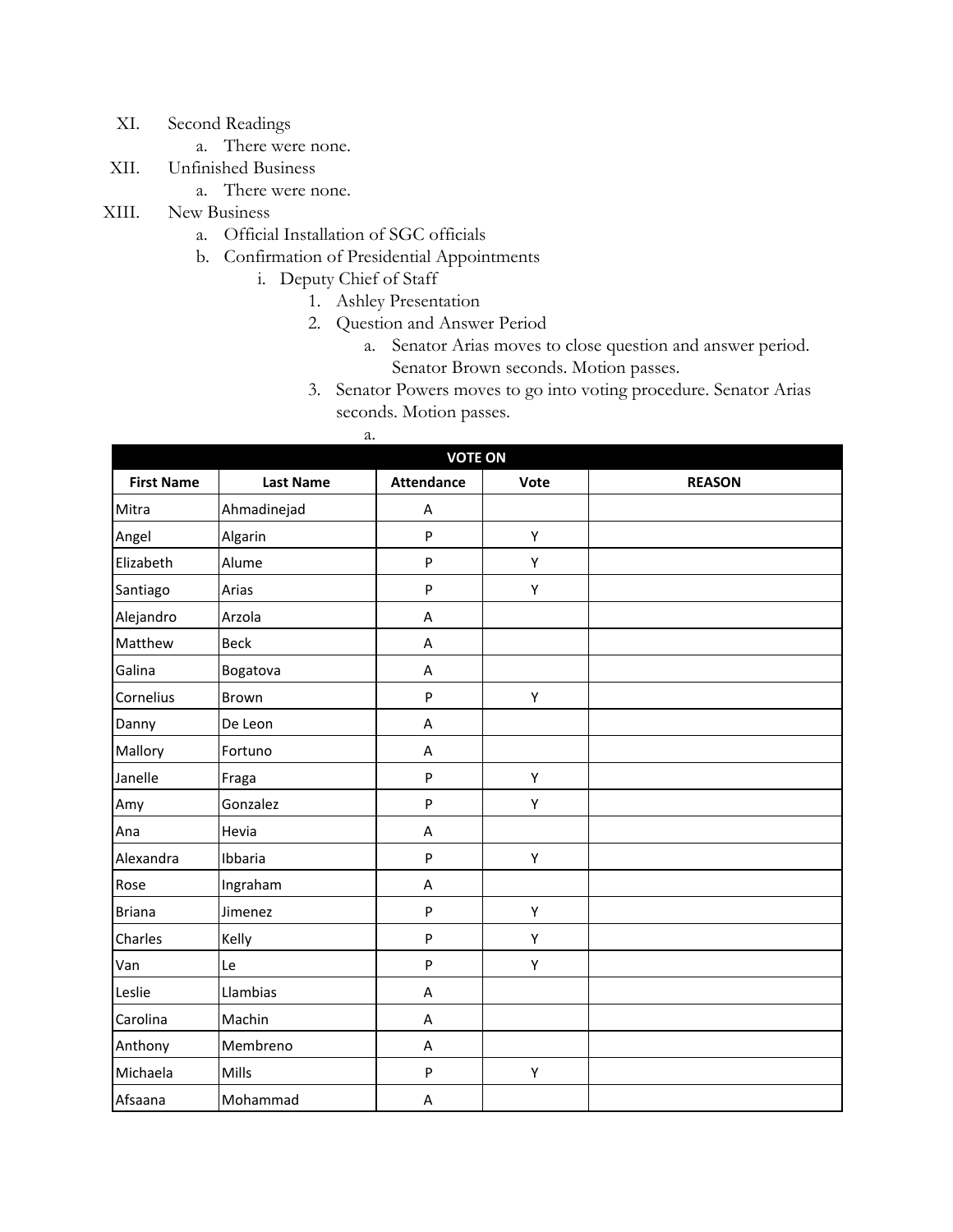| Cameron                   | Moody         | $\mathsf{P}$   | Υ           |             |
|---------------------------|---------------|----------------|-------------|-------------|
| Marko                     | Nikitovic     | A              |             |             |
| David                     | Nivia         | ${\sf P}$      | Υ           |             |
| Karla                     | Perez         | Α              |             |             |
| Gabriella                 | Ponce         | ${\sf P}$      | Υ           |             |
| Zackrey                   | Powers        | P              | Υ           |             |
| Molly                     | Schantz       | ${\sf P}$      | Υ           |             |
| Jonathan                  | Soufia        | P              | Υ           |             |
| Elizabeth                 | Vazquez       | A              |             |             |
| VACANT                    | VACANT        |                |             |             |
| Sophia                    | Viterri       | $\mathsf{P}$   | Υ           |             |
| Leila                     | Zahedi        | A              |             |             |
| <b>VACANT</b>             | <b>VACANT</b> |                |             |             |
| <b>VACANT</b>             | <b>VACANT</b> |                |             |             |
| <b>VACANT</b>             | VACANT        |                |             |             |
|                           |               | YAY            | 18          |             |
| <b>QUORUM ESTABLISHED</b> |               | <b>NAY</b>     | $\mathbf 0$ | <b>PASS</b> |
|                           |               | <b>ABSTAIN</b> | $\mathbf 0$ |             |

- ii. Secretary of Transportation and Safety
	- 1. Ilan Timmerman Presentation
	- 2. Question and Answer Period
		- a. Senator Powers moves to close question and answer period. Senator Ibarria seconds. Motion passes.
	- 3. Senator Fraga moves to go into voting procedure. Senator Brown seconds. Motion passes.

|                   | a.<br><b>VOTE ON</b> |                   |      |               |  |  |
|-------------------|----------------------|-------------------|------|---------------|--|--|
| <b>First Name</b> | <b>Last Name</b>     | <b>Attendance</b> | Vote | <b>REASON</b> |  |  |
| Mitra             | Ahmadinejad          | Α                 |      |               |  |  |
| Angel             | Algarin              | P                 | Υ    |               |  |  |
| Elizabeth         | Alume                | P                 | Υ    |               |  |  |
| Santiago          | Arias                | P                 | Υ    |               |  |  |
| Alejandro         | Arzola               | Α                 |      |               |  |  |
| Matthew           | <b>Beck</b>          | Α                 |      |               |  |  |
| Galina            | Bogatova             | Α                 |      |               |  |  |
| Cornelius         | Brown                | P                 | Υ    |               |  |  |
| Danny             | De Leon              | A                 |      |               |  |  |
| Mallory           | Fortuno              | Α                 |      |               |  |  |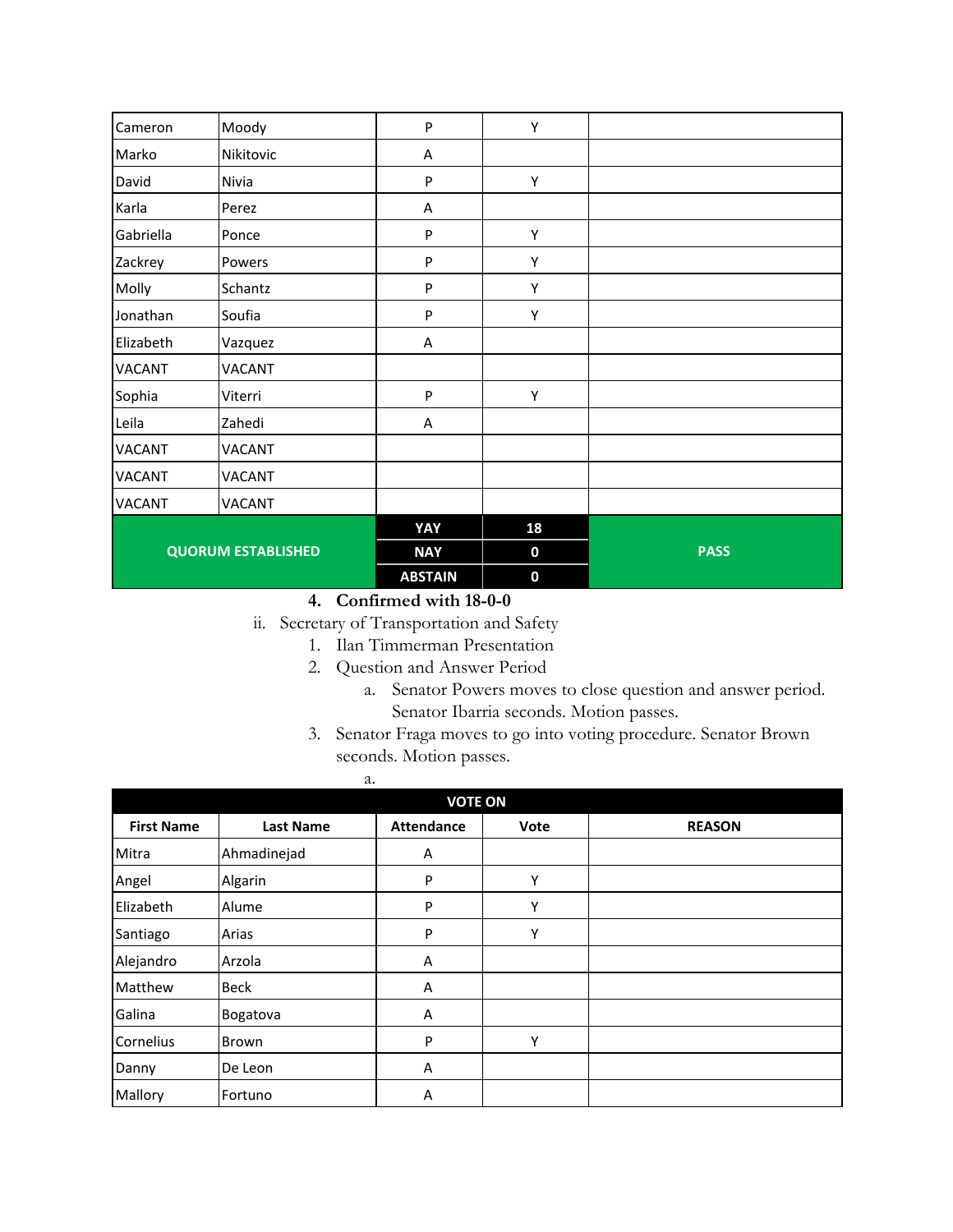| Janelle                   | Fraga         | $\sf P$        | Υ                |             |
|---------------------------|---------------|----------------|------------------|-------------|
| Amy                       | Gonzalez      | P              | Υ                |             |
| Ana                       | Hevia         | A              |                  |             |
| Alexandra                 | Ibbaria       | $\sf P$        | Υ                |             |
| Rose                      | Ingraham      | $\sf A$        |                  |             |
| <b>Briana</b>             | Jimenez       | $\mathsf{P}$   | Υ                |             |
| Charles                   | Kelly         | P              | Υ                |             |
| Van                       | Le            | P              | Υ                |             |
| Leslie                    | Llambias      | A              |                  |             |
| Carolina                  | Machin        | A              |                  |             |
| Anthony                   | Membreno      | A              |                  |             |
| Michaela                  | Mills         | ${\sf P}$      | Υ                |             |
| Afsaana                   | Mohammad      | A              |                  |             |
| Cameron                   | Moody         | ${\sf P}$      | Υ                |             |
| Marko                     | Nikitovic     | A              |                  |             |
| David                     | Nivia         | P              | Υ                |             |
| Karla                     | Perez         | A              |                  |             |
| Gabriella                 | Ponce         | $\mathsf{P}$   | Υ                |             |
| Zackrey                   | Powers        | ${\sf P}$      | Υ                |             |
| Molly                     | Schantz       | $\sf P$        | Υ                |             |
| Jonathan                  | Soufia        | $\sf P$        | Υ                |             |
| Elizabeth                 | Vazquez       | Α              |                  |             |
| VACANT                    | <b>VACANT</b> |                |                  |             |
| Sophia                    | Viterri       | P              | Υ                |             |
| Leila                     | Zahedi        | A              |                  |             |
| <b>VACANT</b>             | <b>VACANT</b> |                |                  |             |
| <b>VACANT</b>             | VACANT        |                |                  |             |
| VACANT                    | <b>VACANT</b> |                |                  |             |
|                           |               | YAY            | 18               |             |
| <b>QUORUM ESTABLISHED</b> |               | <b>NAY</b>     | $\boldsymbol{0}$ | <b>PASS</b> |
|                           |               | <b>ABSTAIN</b> | $\boldsymbol{0}$ |             |

*Senator Brown moves to go into recess for 15 minutes. Senator Powers seconds. Motion passes. Speaker Pro Tempore Algarin calls for Roll Call to verify quorum.*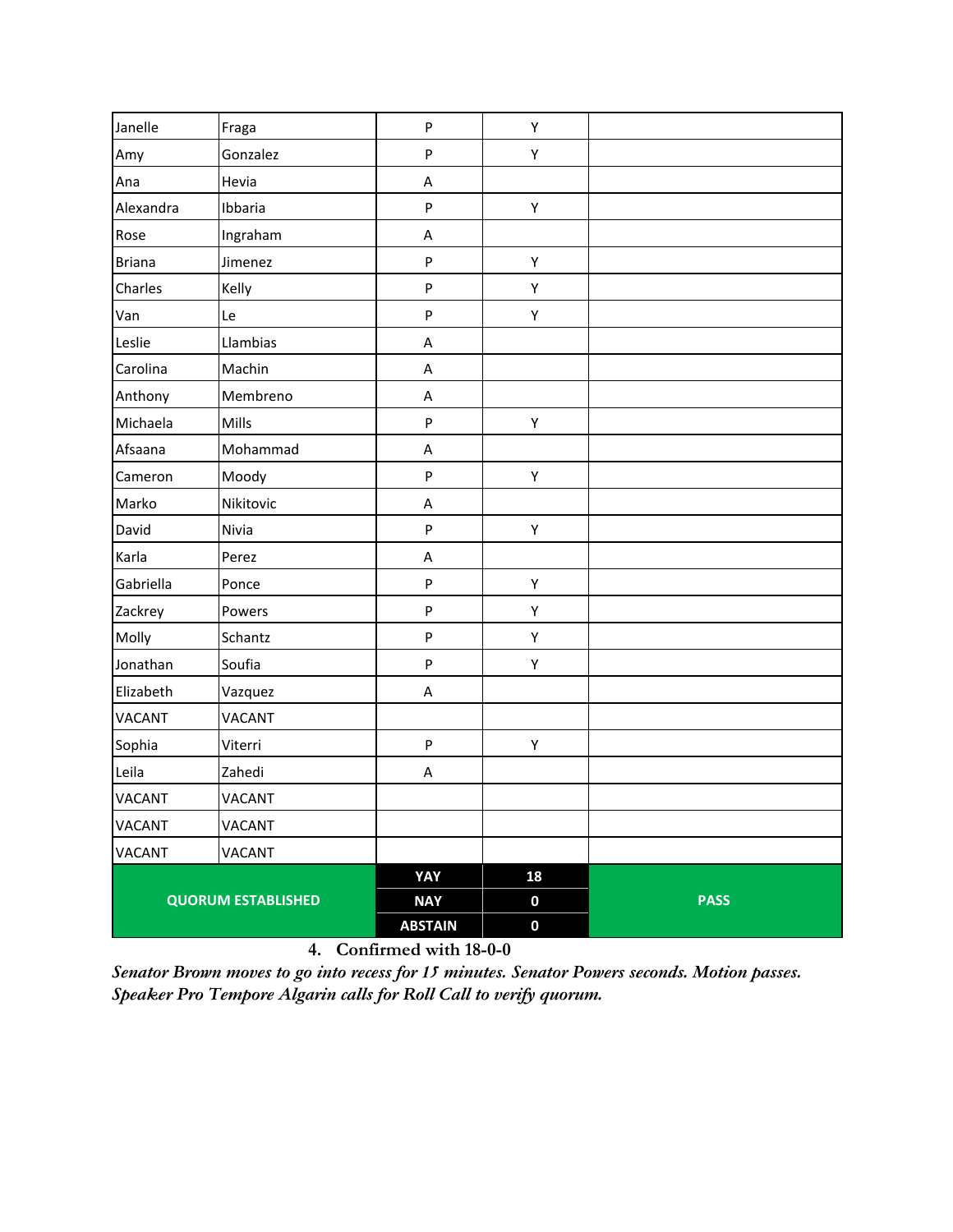| <b>ATTENDANCE ROLL CALL</b> |                  |                   |  |  |
|-----------------------------|------------------|-------------------|--|--|
| <b>First Name</b>           | <b>Last Name</b> | <b>Attendance</b> |  |  |
| Mitra                       | Ahmadinejad      | А                 |  |  |
| Angel                       | Algarin          | P                 |  |  |
| Elizabeth                   | Alume            | P                 |  |  |
| Santiago                    | Arias            | P                 |  |  |
| Alejandro                   | Arzola           | А                 |  |  |
| Matthew                     | <b>Beck</b>      | А                 |  |  |
| Galina                      | Bogatova         | А                 |  |  |
| Cornelius                   | <b>Brown</b>     | P                 |  |  |
| Danny                       | De Leon          | А                 |  |  |
| Mallory                     | Fortuno          | А                 |  |  |
| Janelle                     | Fraga            | P                 |  |  |
| Amy                         | Gonzalez         | P                 |  |  |
| Ana                         | Hevia            | P                 |  |  |
| Alexandra                   | Ibbaria          | P                 |  |  |
| Rose                        | Ingraham         | А                 |  |  |
| <b>Briana</b>               | Jimenez          | P                 |  |  |
| Charles                     | Kelly            | P                 |  |  |
| Van                         | Le               | P                 |  |  |
| Leslie                      | Llambias         | А                 |  |  |
| Carolina                    | Machin           | Α                 |  |  |
| Anthony                     | Membreno         | А                 |  |  |
| Michaela                    | Mills            | P                 |  |  |
| Afsaana                     | Mohammad         | Α                 |  |  |
| Cameron                     | Moody            | P                 |  |  |
| Marko                       | Nikitovic        | А                 |  |  |
| David                       | Nivia            | P                 |  |  |
| Karla                       | Perez            | Α                 |  |  |
| Gabriella                   | Ponce            | P                 |  |  |
| Zackrey                     | Powers           | P                 |  |  |
| Molly                       | Schantz          | P                 |  |  |
| Jonathan                    | Soufia           | P                 |  |  |
| Elizabeth                   | Vazquez          | P                 |  |  |
| <b>VACANT</b>               | <b>VACANT</b>    |                   |  |  |
| Sophia                      | Viterri          | P                 |  |  |
| Leila                       | Zahedi           | Α                 |  |  |
| VACANT                      | VACANT           |                   |  |  |
| VACANT                      | <b>VACANT</b>    |                   |  |  |
| <b>VACANT</b>               | <b>VACANT</b>    |                   |  |  |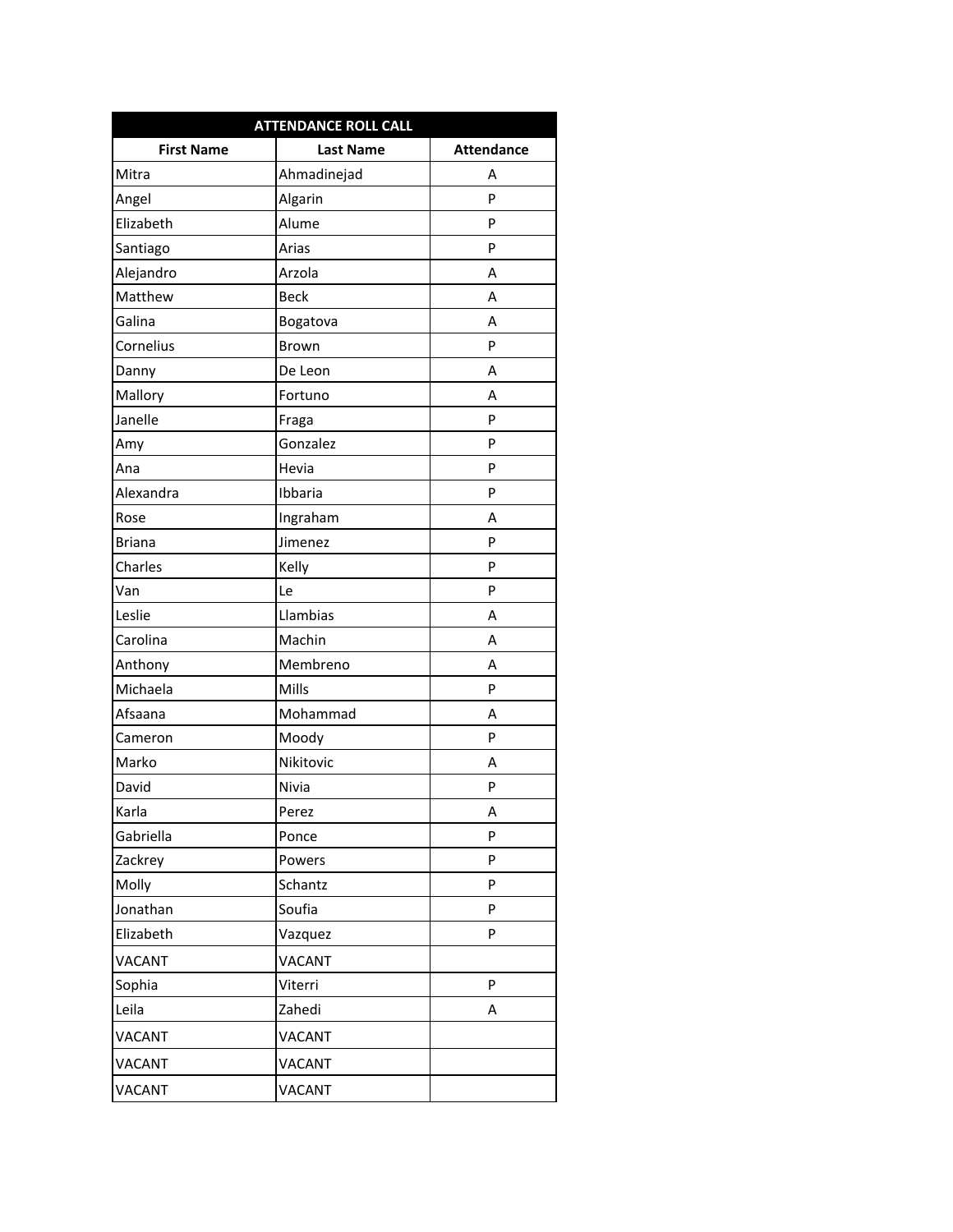| <b>SENATE SEATS</b>     | 38 |                    |
|-------------------------|----|--------------------|
| <b>VACANT SEATS</b>     | 4  | <b>QUORUM</b>      |
| <b>SENATORS PRESENT</b> | 20 | <b>ESTABLISHED</b> |
| <b>AMT FOR QUORUM</b>   | 17 |                    |

iii. Secretary of Governmental Affairs

- 1. Alexandra Valdez Presentation
- 2. Question and Answer Period
- 3. Senator Kelly moves to go into voting procedure. Senator Brown seconds. Motion passes.

| <b>VOTE ON</b>    |                  |                           |      |               |  |
|-------------------|------------------|---------------------------|------|---------------|--|
| <b>First Name</b> | <b>Last Name</b> | <b>Attendance</b>         | Vote | <b>REASON</b> |  |
| Mitra             | Ahmadinejad      | $\sf A$                   |      |               |  |
| Angel             | Algarin          | $\sf P$                   | Υ    |               |  |
| Elizabeth         | Alume            | $\boldsymbol{\mathsf{P}}$ | Υ    |               |  |
| Santiago          | Arias            | $\boldsymbol{\mathsf{P}}$ | Υ    |               |  |
| Alejandro         | Arzola           | $\sf A$                   |      |               |  |
| Matthew           | <b>Beck</b>      | A                         |      |               |  |
| Galina            | Bogatova         | Α                         |      |               |  |
| Cornelius         | Brown            | ${\sf P}$                 | Υ    |               |  |
| Danny             | De Leon          | $\boldsymbol{\mathsf{A}}$ |      |               |  |
| Mallory           | Fortuno          | A                         |      |               |  |
| Janelle           | Fraga            | $\mathsf{P}$              | Υ    |               |  |
| Amy               | Gonzalez         | $\mathsf{P}$              | Υ    |               |  |
| Ana               | Hevia            | $\boldsymbol{\mathsf{P}}$ | Υ    |               |  |
| Alexandra         | Ibbaria          | $\sf P$                   | Υ    |               |  |
| Rose              | Ingraham         | $\boldsymbol{\mathsf{A}}$ |      |               |  |
| <b>Briana</b>     | Jimenez          | $\boldsymbol{\mathsf{P}}$ | Υ    |               |  |
| Charles           | Kelly            | P                         | Υ    |               |  |
| Van               | Le               | $\boldsymbol{\mathsf{P}}$ | Υ    |               |  |
| Leslie            | Llambias         | $\sf A$                   |      |               |  |
| Carolina          | Machin           | A                         |      |               |  |
| Anthony           | Membreno         | A                         |      |               |  |
| Michaela          | Mills            | $\mathsf{P}$              | Υ    |               |  |
| Afsaana           | Mohammad         | $\boldsymbol{\mathsf{A}}$ |      |               |  |
| Cameron           | Moody            | $\boldsymbol{\mathsf{P}}$ | Υ    |               |  |
| Marko             | Nikitovic        | A                         |      |               |  |
| David             | Nivia            | $\mathsf{P}$              | Υ    |               |  |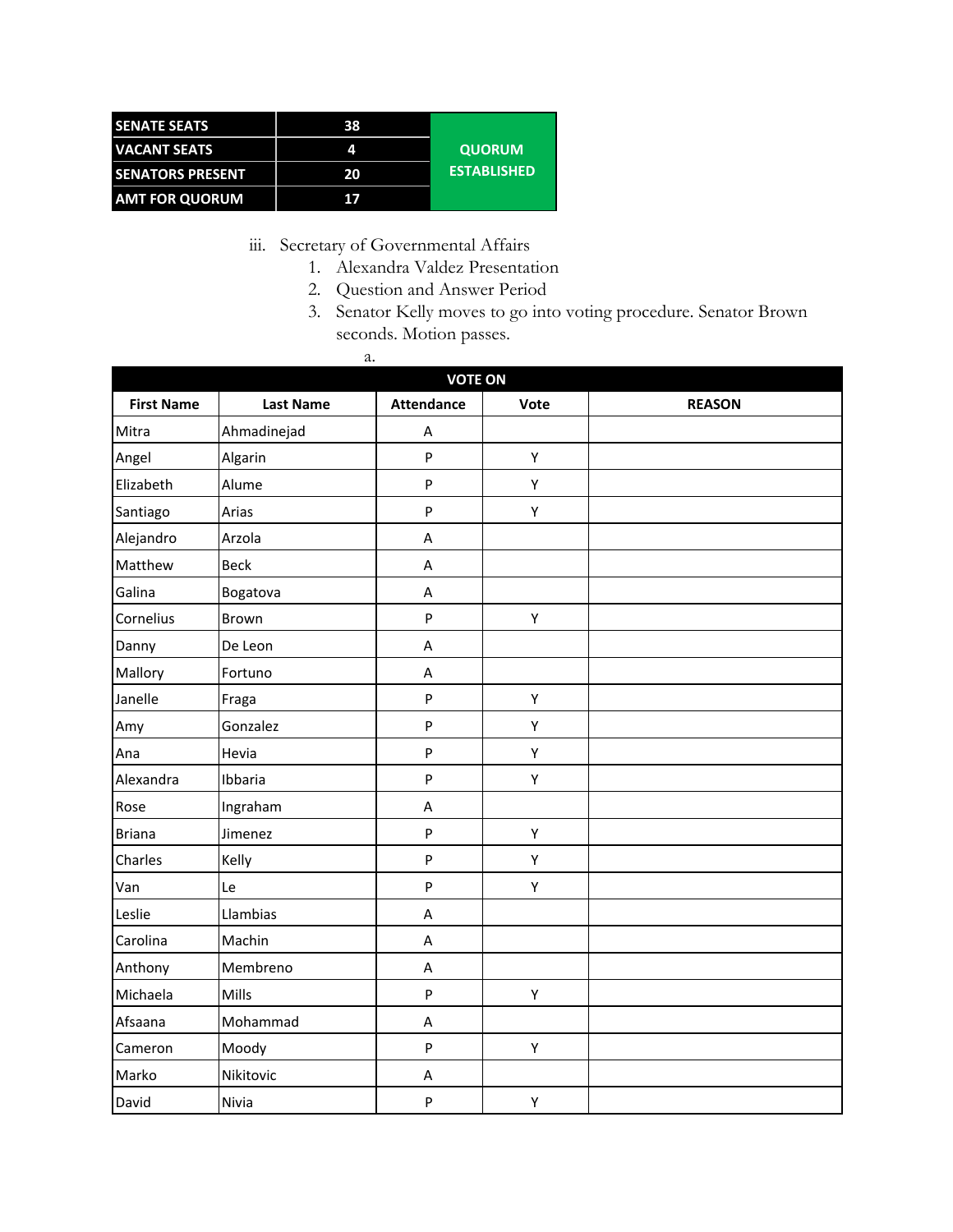| Karla                     | Perez         | A              |             |             |
|---------------------------|---------------|----------------|-------------|-------------|
| Gabriella                 | Ponce         | P              | Υ           |             |
| Zackrey                   | Powers        | P              | Υ           |             |
| Molly                     | Schantz       | P              | Υ           |             |
| Jonathan                  | Soufia        | P              | Υ           |             |
| Elizabeth                 | Vazquez       | P              | Υ           |             |
| <b>VACANT</b>             | VACANT        |                |             |             |
| Sophia                    | Viterri       | P              | Y           |             |
| Leila                     | Zahedi        | A              |             |             |
| <b>VACANT</b>             | <b>VACANT</b> |                |             |             |
| <b>VACANT</b>             | VACANT        |                |             |             |
| <b>VACANT</b>             | VACANT        |                |             |             |
| <b>QUORUM ESTABLISHED</b> |               | YAY            | 20          |             |
|                           |               | <b>NAY</b>     | $\mathbf 0$ | <b>PASS</b> |
|                           |               | <b>ABSTAIN</b> | $\bf{0}$    |             |

iv. Elections Commissioner

- 1. Tatiana Arevalo Presentation
- 2. Question and Answer Period
	- a. Senator Kelly moves to extend question and answer period by 5 minutes. Senator Powers seconds. Motion passes.
	- b. Senator Powers moves to close question and answer period. Soufia seconds. Motion passes.
- 3. Senator Arias moves to go into voting procedure. Senator Brown seconds. Motion passes.

| <b>VOTE ON</b>    |                  |                   |      |               |  |
|-------------------|------------------|-------------------|------|---------------|--|
| <b>First Name</b> | <b>Last Name</b> | <b>Attendance</b> | Vote | <b>REASON</b> |  |
| Mitra             | Ahmadinejad      | Α                 |      |               |  |
| Angel             | Algarin          | P                 | Υ    |               |  |
| Elizabeth         | Alume            | P                 | Υ    |               |  |
| Santiago          | Arias            | P                 | Υ    |               |  |
| Alejandro         | Arzola           | A                 |      |               |  |
| Matthew           | <b>Beck</b>      | Α                 |      |               |  |
| Galina            | Bogatova         | Α                 |      |               |  |
| Cornelius         | Brown            | P                 | Υ    |               |  |
| Danny             | De Leon          | A                 |      |               |  |
| Mallory           | Fortuno          | A                 |      |               |  |
| Janelle           | Fraga            | P                 | Υ    |               |  |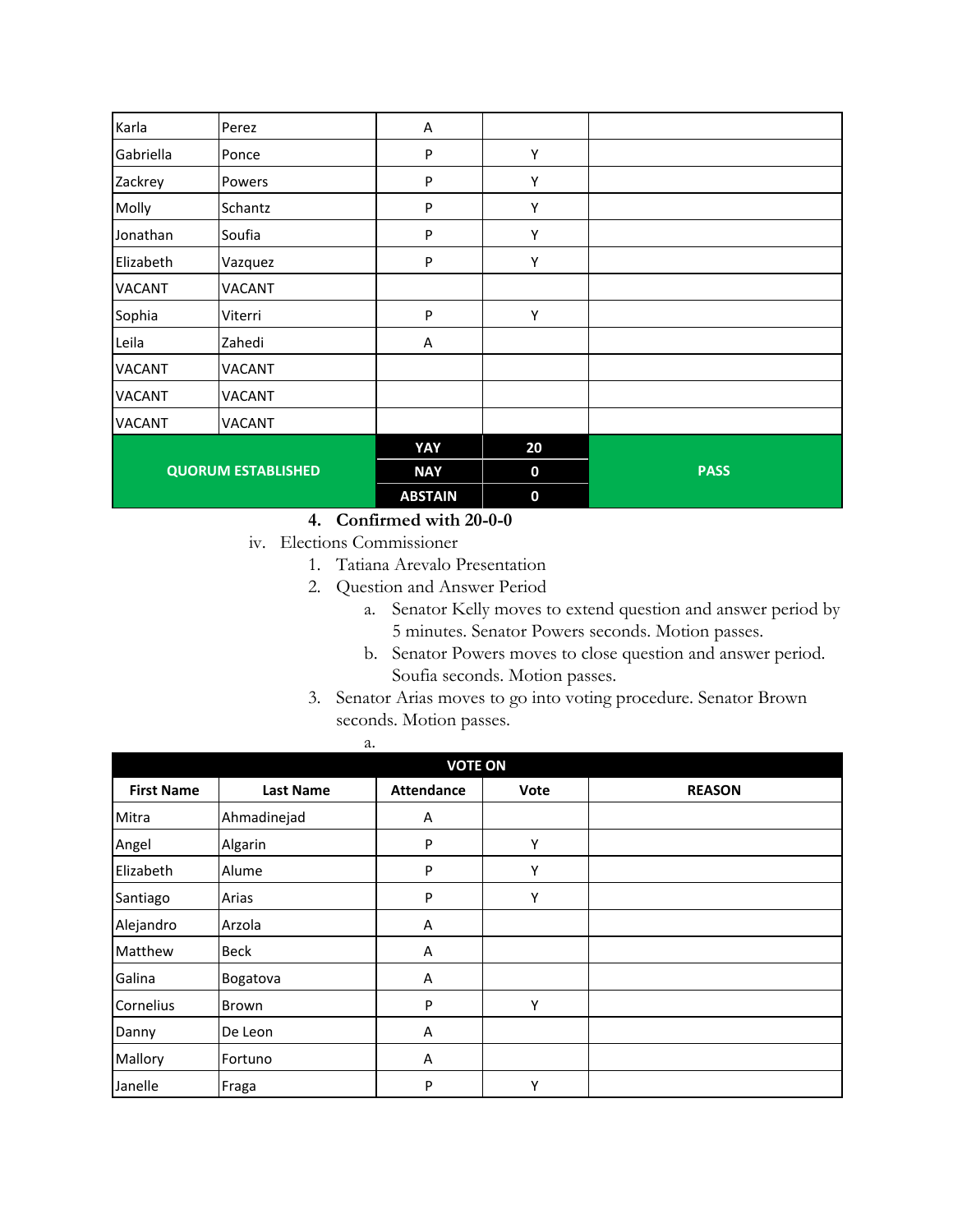|                           | $\boldsymbol{\mathsf{P}}$ | Υ                 |             |
|---------------------------|---------------------------|-------------------|-------------|
| Hevia                     | P                         | Υ                 |             |
| Ibbaria                   | P                         | Υ                 |             |
| Ingraham                  | $\sf A$                   |                   |             |
| Jimenez                   | P                         | Υ                 |             |
| Kelly                     | P                         | Υ                 |             |
| Le                        | P                         | Υ                 |             |
| Llambias                  | $\sf A$                   |                   |             |
| Machin                    | $\sf A$                   |                   |             |
| Membreno                  | $\sf A$                   |                   |             |
| Mills                     | $\boldsymbol{\mathsf{P}}$ | Υ                 |             |
| Mohammad                  | $\sf A$                   |                   |             |
| Moody                     | $\boldsymbol{\mathsf{P}}$ | Υ                 |             |
| Nikitovic                 | $\sf A$                   |                   |             |
| Nivia                     | $\boldsymbol{\mathsf{P}}$ | Υ                 |             |
| Perez                     | $\sf A$                   |                   |             |
| Ponce                     | ${\sf P}$                 | Υ                 |             |
| Powers                    | P                         | Υ                 |             |
| Schantz                   | P                         | Υ                 |             |
| Soufia                    | P                         | Υ                 |             |
| Vazquez                   | $\boldsymbol{\mathsf{P}}$ | Υ                 |             |
| <b>VACANT</b>             |                           |                   |             |
| Viterri                   | $\boldsymbol{\mathsf{P}}$ | Υ                 |             |
| Zahedi                    | $\sf A$                   |                   |             |
| <b>VACANT</b>             |                           |                   |             |
| <b>VACANT</b>             |                           |                   |             |
| <b>VACANT</b>             |                           |                   |             |
|                           |                           | 20                |             |
| <b>QUORUM ESTABLISHED</b> |                           | $\mathbf 0$       | <b>PASS</b> |
|                           | <b>ABSTAIN</b>            | $\mathbf 0$       |             |
|                           | Gonzalez                  | YAY<br><b>NAY</b> |             |

*Senator Kelly moves to suspend rules. Senator Powers seconds. Motion passes.*

*Senator Kelly moves to add Finance Committee Elections to New Business Item C. Senator Arias seconds. Motion passes.*

*Senator Soufia moves to open nominations for Senate seat vacancy. Senator Kelly seconds. Motion passes.*

v. Comptroller

- 1. Ariadna Natteri Presentation
- 2. Question and Answer Period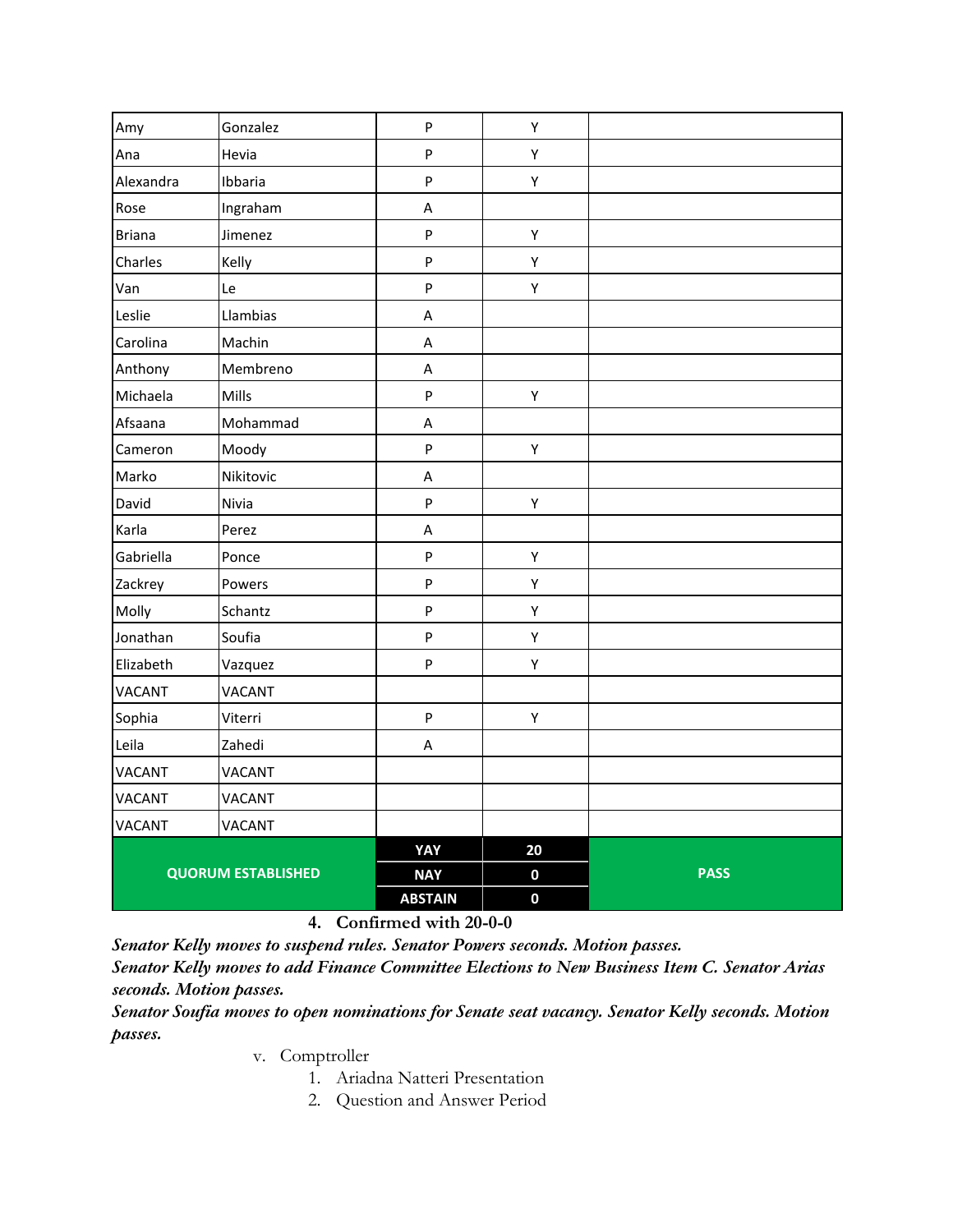- a. Senator Brown moves to close question and answer period. Senator Kelly seconds. Motion passes.
- 3. Senator Brown moves to go into voting procedure. Senator Kelly seconds. Motion passes.

| <b>VOTE ON</b>    |                  |                   |      |               |  |
|-------------------|------------------|-------------------|------|---------------|--|
| <b>First Name</b> | <b>Last Name</b> | <b>Attendance</b> | Vote | <b>REASON</b> |  |
| Mitra             | Ahmadinejad      | Α                 |      |               |  |
| Angel             | Algarin          | ${\sf P}$         | Υ    |               |  |
| Elizabeth         | Alume            | ${\sf P}$         | Υ    |               |  |
| Santiago          | Arias            | ${\sf P}$         | Υ    |               |  |
| Alejandro         | Arzola           | Α                 |      |               |  |
| Matthew           | <b>Beck</b>      | A                 |      |               |  |
| Galina            | Bogatova         | A                 |      |               |  |
| Cornelius         | Brown            | ${\sf P}$         | Υ    |               |  |
| Danny             | De Leon          | A                 |      |               |  |
| Mallory           | Fortuno          | A                 |      |               |  |
| Janelle           | Fraga            | ${\sf P}$         | Υ    |               |  |
| Amy               | Gonzalez         | ${\sf P}$         | Υ    |               |  |
| Ana               | Hevia            | P                 | Υ    |               |  |
| Alexandra         | Ibbaria          | P                 | Υ    |               |  |
| Rose              | Ingraham         | A                 |      |               |  |
| <b>Briana</b>     | Jimenez          | ${\sf P}$         | Υ    |               |  |
| Charles           | Kelly            | ${\sf P}$         | Υ    |               |  |
| Van               | Le               | P                 | Υ    |               |  |
| Leslie            | Llambias         | A                 |      |               |  |
| Carolina          | Machin           | A                 |      |               |  |
| Anthony           | Membreno         | A                 |      |               |  |
| Michaela          | Mills            | P                 | Υ    |               |  |
| Afsaana           | Mohammad         | A                 |      |               |  |
| Cameron           | Moody            | ${\sf P}$         | Υ    |               |  |
| Marko             | Nikitovic        | Α                 |      |               |  |
| David             | Nivia            | P                 | Υ    |               |  |
| Karla             | Perez            | $\sf A$           |      |               |  |
| Gabriella         | Ponce            | ${\sf P}$         | Υ    |               |  |
| Zackrey           | Powers           | P                 | Υ    |               |  |
| Molly             | Schantz          | P                 | Υ    |               |  |
| Jonathan          | Soufia           | ${\sf P}$         | Υ    |               |  |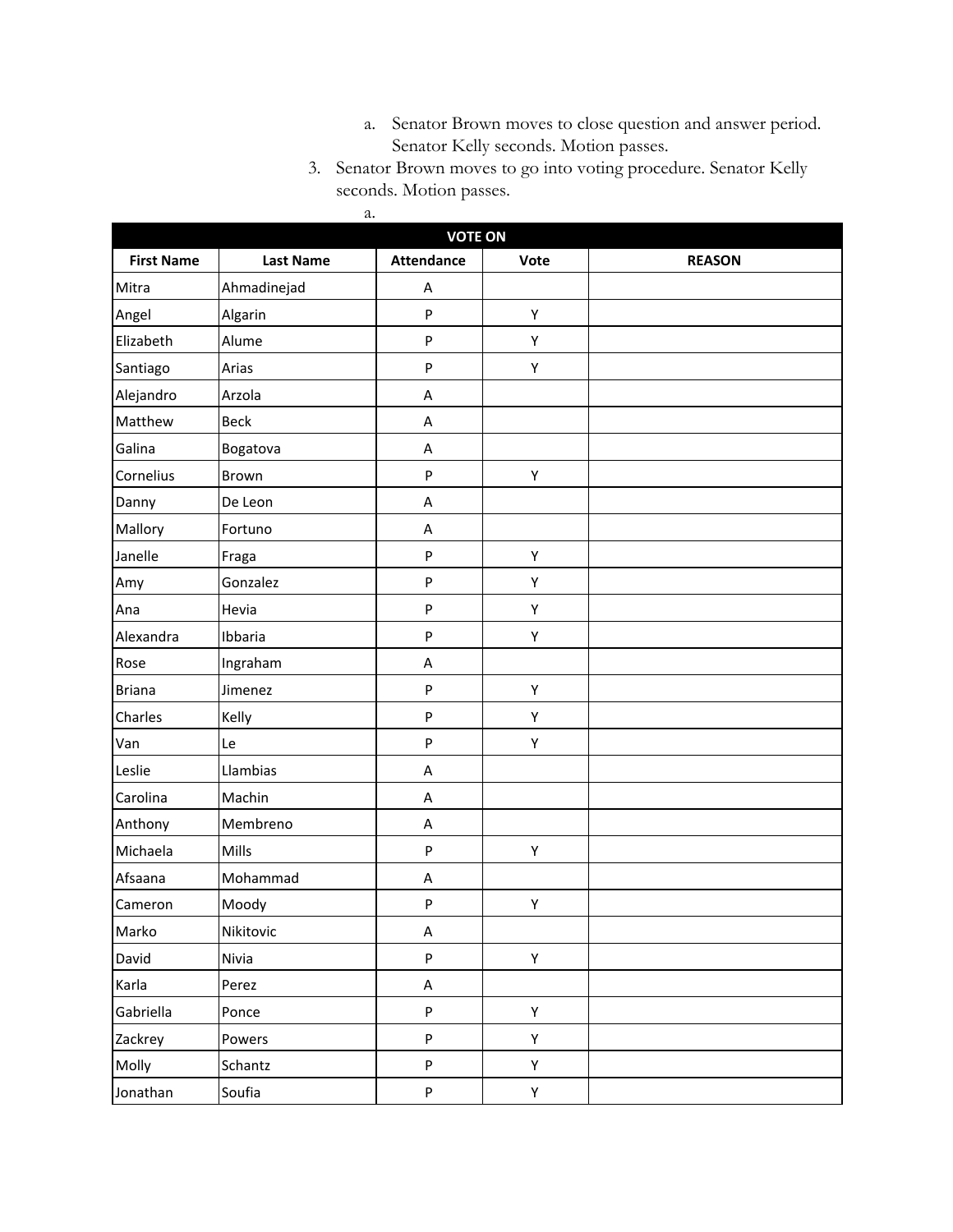| Elizabeth                 | Vazquez       | P              | Υ                |             |
|---------------------------|---------------|----------------|------------------|-------------|
| <b>VACANT</b>             | <b>VACANT</b> |                |                  |             |
| Sophia                    | Viterri       | P              | Υ                |             |
| Leila                     | Zahedi        | Α              |                  |             |
| <b>VACANT</b>             | <b>VACANT</b> |                |                  |             |
| <b>VACANT</b>             | <b>VACANT</b> |                |                  |             |
| <b>VACANT</b>             | <b>VACANT</b> |                |                  |             |
|                           |               | YAY            | 20               |             |
| <b>QUORUM ESTABLISHED</b> |               | <b>NAY</b>     | $\boldsymbol{0}$ | <b>PASS</b> |
|                           |               | <b>ABSTAIN</b> | $\mathbf 0$      |             |

- c. Finance Committee Elections
	- i. Senator Kelly moves to open the floor for nominations. Senator Powers seconds. Motion passes.
		- 1. Senator Jimenez nominates Senator Ibarria. Senator Ibarria accepts.
		- 2. Senator Kelly moves to close the floor for nominations.Senator Jimenez seconds. Motion passes.
	- ii. Alexandra Ibarria Presentation
		- 1. Question and Answer Period
		- 2. Senator Brown moves to go into voting procedure. Senator Jimenez seconds. Motion passes.

|                   | a.               |                   |      |               |  |  |
|-------------------|------------------|-------------------|------|---------------|--|--|
| <b>VOTE ON</b>    |                  |                   |      |               |  |  |
| <b>First Name</b> | <b>Last Name</b> | <b>Attendance</b> | Vote | <b>REASON</b> |  |  |
| Mitra             | Ahmadinejad      | Α                 |      |               |  |  |
| Angel             | Algarin          | P                 | Υ    |               |  |  |
| Elizabeth         | Alume            | P                 | Υ    |               |  |  |
| Santiago          | Arias            | P                 | Y    |               |  |  |
| Alejandro         | Arzola           | Α                 |      |               |  |  |
| Matthew           | <b>Beck</b>      | Α                 |      |               |  |  |
| Galina            | Bogatova         | Α                 |      |               |  |  |
| Cornelius         | Brown            | P                 | Υ    |               |  |  |
| Danny             | De Leon          | Α                 |      |               |  |  |
| Mallory           | Fortuno          | Α                 |      |               |  |  |
| Janelle           | Fraga            | ${\sf P}$         | Υ    |               |  |  |
| Amy               | Gonzalez         | P                 | Y    |               |  |  |
| Ana               | Hevia            | P                 | Υ    |               |  |  |
| Alexandra         | Ibbaria          | P                 | Υ    |               |  |  |
| Rose              | Ingraham         | Α                 |      |               |  |  |
| Briana            | Jimenez          | P                 | Υ    |               |  |  |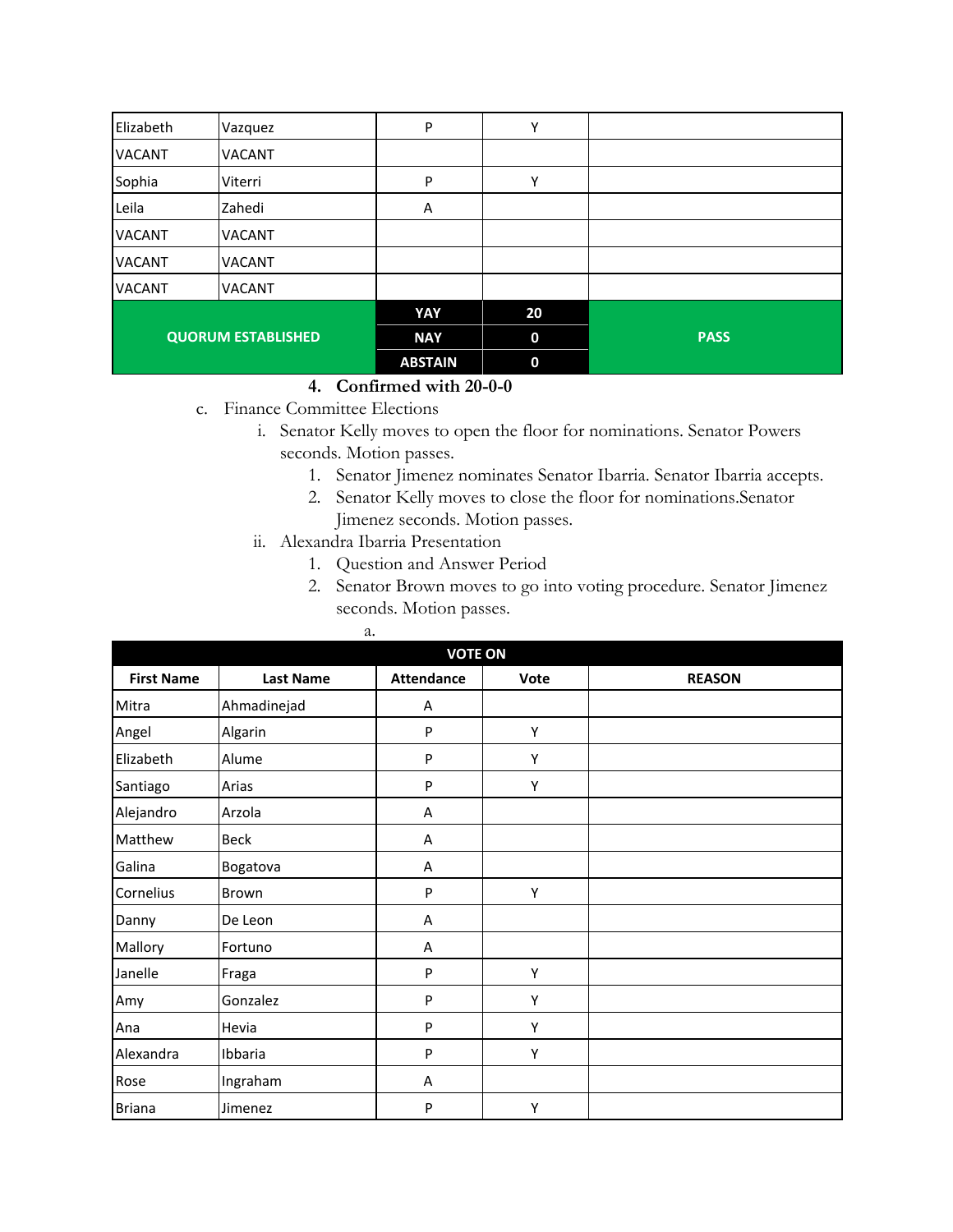| Charles                   | Kelly         | $\sf P$        | Υ                |             |
|---------------------------|---------------|----------------|------------------|-------------|
| Van                       | Le            | ${\sf P}$      | Υ                |             |
| Leslie                    | Llambias      | A              |                  |             |
| Carolina                  | Machin        | A              |                  |             |
| Anthony                   | Membreno      | A              |                  |             |
| Michaela                  | Mills         | $\sf P$        | Υ                |             |
| Afsaana                   | Mohammad      | A              |                  |             |
| Cameron                   | Moody         | $\sf P$        | Υ                |             |
| Marko                     | Nikitovic     | A              |                  |             |
| David                     | Nivia         | $\sf P$        | Υ                |             |
| Karla                     | Perez         | A              |                  |             |
| Gabriella                 | Ponce         | $\mathsf{P}$   | Υ                |             |
| Zackrey                   | Powers        | $\sf P$        | Υ                |             |
| Molly                     | Schantz       | $\sf P$        | Υ                |             |
| Jonathan                  | Soufia        | $\sf P$        | Υ                |             |
| Elizabeth                 | Vazquez       | $\sf P$        | Υ                |             |
| <b>VACANT</b>             | VACANT        |                |                  |             |
| Sophia                    | Viterri       | $\sf P$        | Υ                |             |
| Leila                     | Zahedi        | A              |                  |             |
| <b>VACANT</b>             | <b>VACANT</b> |                |                  |             |
| <b>VACANT</b>             | <b>VACANT</b> |                |                  |             |
| <b>VACANT</b>             | VACANT        |                |                  |             |
|                           |               | YAY            | 20               |             |
| <b>QUORUM ESTABLISHED</b> |               | <b>NAY</b>     | $\boldsymbol{0}$ | <b>PASS</b> |
|                           |               | <b>ABSTAIN</b> | $\mathbf 0$      |             |

d. Senator Soufia moves to extend Senate by 10 minutes. Senator Powers seconds. Motion passes.

*Point of Personal Privilege for Senator Soufia at 6:00pm; Returned at 6:02pm.*

- XIV. Advisor Report
	- a. New system for Office Hours
	- b. If your delegations are ready you can set up a meeting with me and we can start with any goals and initiatives you want to start.
	- c. If you have any questions, please email mimcast@fiu.edu
- XV. Public Forum
	- a. Model UN Announced #1 Model UN team in North America
- XVI. Senate Forum
- XVII. Announcements